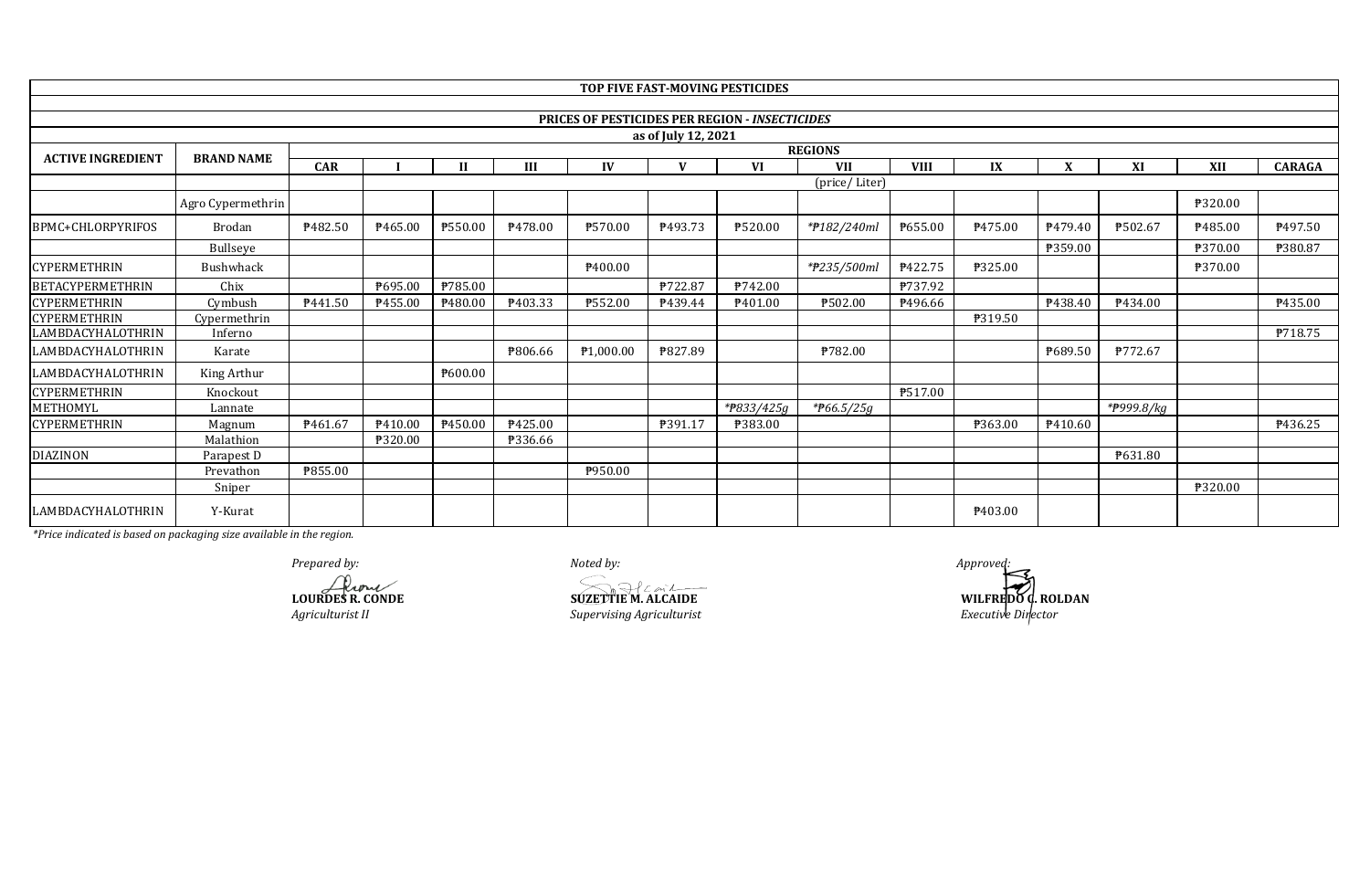|                              |                    |                |                |          |           | <b>PRICES OF PESTICIDES PER REGION - HERBICIDES</b> |           |             |               |             |                        |         |         |               |                |
|------------------------------|--------------------|----------------|----------------|----------|-----------|-----------------------------------------------------|-----------|-------------|---------------|-------------|------------------------|---------|---------|---------------|----------------|
|                              |                    |                |                |          |           | as of July 12, 2021                                 |           |             |               |             |                        |         |         |               |                |
| <b>ACTIVE INGREDIENT</b>     | <b>BRAND NAME</b>  | <b>REGIONS</b> |                |          |           |                                                     |           |             |               |             |                        |         |         |               |                |
|                              |                    | <b>CAR</b>     |                |          | Ш         | IV                                                  |           | <b>VI</b>   | <b>VII</b>    | <b>VIII</b> | IX                     |         | XI      | XII           | <b>CARAGA</b>  |
|                              |                    |                |                |          |           |                                                     |           |             | (price/Liter) |             |                        |         |         |               |                |
| 2,4-D IBE                    | 2-4D Ester         |                |                |          |           | ₱370.00                                             | P343.51   |             | P350.00       | ₱398.75     |                        |         | ₱309.50 |               | P280.00        |
|                              | 24D                |                | <b>P310.00</b> |          |           |                                                     |           |             |               |             | P220.00                |         |         |               |                |
| <b>BUTACHLOR+PROPANIL</b>    | Advance            |                |                |          |           |                                                     |           | ₱627.00     |               |             |                        |         | P619.25 |               |                |
|                              | Agro Bonds         |                |                |          |           |                                                     |           |             |               |             |                        |         |         | P480.00       |                |
|                              | Clear-out          | <b>P347.72</b> | P345.00        | ₱380.00  |           |                                                     |           |             |               |             |                        |         | ₱337.17 | $*P1,000/gal$ |                |
| <b>GLYPHOSATE IPA</b>        | <b>Ground Plus</b> |                |                |          |           |                                                     |           |             |               |             | *#933/gal              | P296.00 | P297.67 | *P980/gal     | <b>P330.33</b> |
| 2,4-D AMINE                  | Hedonal            |                |                |          |           |                                                     | P410.72   |             |               |             |                        |         |         |               |                |
| BUTACHLOR+PROPANIL           | Hero               |                |                |          |           |                                                     |           |             |               | ₱632.33     |                        |         |         |               |                |
|                              | Machete            | P603.12        | ₱629.00        | P650.00  | ₱560.00   | <b>P750.00</b>                                      | P655.24   |             |               | P673.00     |                        |         |         |               | P660.00        |
| <b>GLYPHOSATE IPA</b>        | Mower              |                |                |          |           |                                                     |           | P415.00     | P424.00       |             |                        |         |         |               |                |
| <b>BISPYRIBAC SODIUM</b>     | Nominee            |                |                |          |           | P <sub>1,650.00</sub>                               |           |             |               |             |                        |         |         |               |                |
| PYRIBENZOXIM                 | Pvanchor           |                |                |          | P1,435.00 |                                                     |           | *#870/500ml |               |             |                        |         |         |               |                |
| PYRIBENZOXIM+CYHALOFOP BUTYL | Pyanchor Ultra     |                |                |          |           |                                                     | ₱1,430.96 |             |               | P1,461.22   |                        |         |         |               |                |
|                              | Roque              |                |                |          |           |                                                     |           |             |               | P651.25     |                        | P583.00 |         |               | P595.00        |
| <b>GLYPHOSATE IPA</b>        | Round up           | P411.41        | ₹416.66        |          | P425.00   | P420.00                                             |           |             | P475.00       |             | *P1,425/gal            | ₱409.20 | P430.50 | *#1,390/gal   |                |
|                              | Save Time          | P340.00        | ₱345.00        | P350.00  |           |                                                     |           |             |               |             |                        |         |         |               |                |
|                              | Sharp Shooter      |                |                |          | P430.00   |                                                     |           |             | P490.00       |             |                        |         |         |               | <b>P376.00</b> |
| <b>GLYPHOSATE IPA</b>        | Slash              |                |                |          |           |                                                     |           |             | ₱435.00       |             |                        |         |         |               |                |
| PRETILACHLOR                 | Sofit 300 EC       |                |                |          | P912.50   | P980.00                                             | P952.17   | P938.00     |               |             |                        |         |         |               |                |
| <b>GLYPHOSATE IPA</b>        | Spitfire           | <b>P345.00</b> |                | ₱350.00  |           |                                                     |           |             |               |             |                        |         |         |               |                |
|                              | Square Off 480 SL  |                |                |          |           |                                                     |           |             |               |             |                        |         |         | P970.00       |                |
| <b>GLYPHOSATE IPA</b>        | Todo Max           |                |                |          |           |                                                     |           |             |               |             | * <del>P</del> 868/gal | ₱295.00 |         |               |                |
| <b>GLYPHOSATE IPA</b>        | Triple 8           |                |                | ₱350.000 |           |                                                     |           |             |               |             | P298.50                | P359.60 |         |               |                |

*Prepared by: Noted by: Approved:*

*Agriculturist II Bure Compared 20 and 20 are supervising Agriculturist* **LOURDES R. CONDE SUZETTIE M. ALCAIDE**

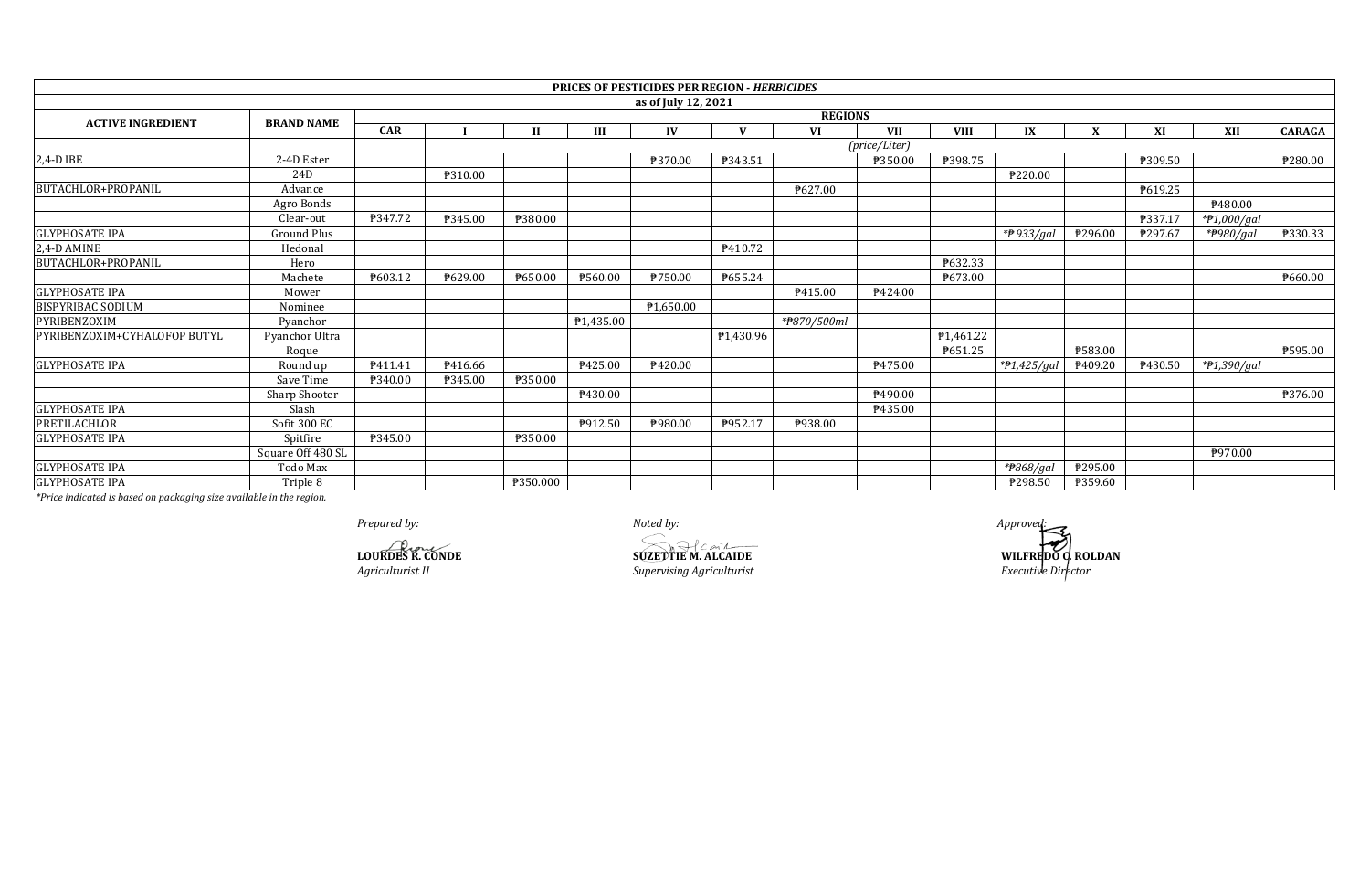|                          |                   |             |                |                          |             |                        | <b>PRICES OF PESTICIDE PER REGION - FUNGICIDES</b> |            |                           |             |                          |                |                |                |               |  |
|--------------------------|-------------------|-------------|----------------|--------------------------|-------------|------------------------|----------------------------------------------------|------------|---------------------------|-------------|--------------------------|----------------|----------------|----------------|---------------|--|
|                          |                   |             |                |                          |             |                        | as of July 12, 2021                                |            |                           |             |                          |                |                |                |               |  |
| <b>ACTIVE INGREDIENT</b> | <b>BRAND NAME</b> |             | <b>REGIONS</b> |                          |             |                        |                                                    |            |                           |             |                          |                |                |                |               |  |
|                          |                   | <b>CAR</b>  |                | $\mathbf{I}$             | III         | IV                     | $\mathbf{V}$                                       | <b>VI</b>  | <b>VII</b>                | <b>VIII</b> | IX                       | X              | XI             | XII            | <b>CARAGA</b> |  |
|                          |                   |             |                |                          |             |                        |                                                    |            | (price/kg.)               |             |                          |                |                |                |               |  |
|                          | Antracole         |             |                |                          |             |                        |                                                    | ₱750.00    | ₱670.00                   |             |                          | P495.00        |                | ₱630.00        | ₱584.00       |  |
| DIFENOCONAZOLE+PROPIC    | Armure            | *#710/250ml |                | *#780/250ml              | *#653/250ml |                        | *P663.28/250 ml                                    |            |                           |             | *P746/250ml *P625/250 ml |                |                |                |               |  |
| <b>BENOMYL</b>           | Benomax           |             |                | $\sqrt{\frac{400}{100}}$ |             |                        |                                                    |            |                           |             |                          |                |                |                |               |  |
| <b>CHLOROTHALONIL</b>    | Daconil           |             |                |                          |             |                        |                                                    |            |                           |             |                          |                | ₱1,029.67      | *#890/L        |               |  |
| MANCOZEB                 | Dithane           | ₱638.47     |                | <b>\650.00</b>           | ₱550.00     | ₱650.00                | ₱584.77                                            | *#253/250g | P639.25                   |             | ₱485.00                  | P555.25        | ₱564.33        | <b>P560.00</b> | P535.16       |  |
| THIOPHANATE METHYL       | Fungitox          |             |                |                          |             |                        |                                                    |            |                           |             |                          |                | ₱568.00        |                |               |  |
| BENOMYL/MANCOZEB         | Fungufree         |             |                |                          | P450.00     |                        | P394.17                                            |            |                           |             |                          |                |                |                |               |  |
| <b>COPPER HYDROXIDE</b>  | Funguran          |             | P650.00        | ₱695.00                  |             |                        | ₱702.50                                            |            |                           | ₱675.00     |                          | ₱662.50        |                |                | ₱760.00       |  |
| <b>COPPER HYDROXIDE</b>  | Funguran OH       | P719.60     |                |                          | P655.00     | P970.00                |                                                    | ₱672.00    |                           |             |                          |                |                |                |               |  |
| MANCOZEB                 | Ganazeb           |             |                |                          |             |                        |                                                    |            |                           |             |                          |                |                |                | ₱495.00       |  |
| <b>COPPER HYDROXIDE</b>  | Kocide            |             |                | P <sub>1.050.00</sub>    |             | $\overline{P1,150.00}$ |                                                    |            | ₱1,380.00                 | P970.00     | P965.00                  | <b>\945.00</b> |                |                | ₱870.75       |  |
|                          | Manager           | P616.50     |                |                          |             |                        |                                                    | ₱500.00    | ₱520.00                   |             |                          |                |                |                |               |  |
| MANCOZEB                 | Mancozeb          |             |                |                          | P375.00     |                        |                                                    |            |                           |             | ₱384.00                  |                |                |                |               |  |
| MANCOZEB                 | Manzate           |             |                |                          |             |                        | P472.50                                            |            | $*$ <sup>2</sup> 140/250g |             | ₱398.00                  | P452.00        | <b>₱455.75</b> |                |               |  |
| DIFENOCONAZOLE           | Montana           |             | *#950/500ml    |                          |             |                        |                                                    |            |                           |             |                          |                |                |                |               |  |
| TEBUCONAZOLE+TRIFLOXY    | Nativo            |             |                |                          |             |                        |                                                    |            |                           | ₱700.00     |                          |                |                |                |               |  |
| <b>CUPROUS OXIDE</b>     | Nordox            |             |                |                          |             | ₱1,550.00              |                                                    |            |                           |             |                          |                |                |                |               |  |
| MANCOZEB                 | Redeem            |             |                |                          |             |                        |                                                    |            |                           | P395.50     |                          |                |                |                |               |  |
| DIFENOCONAZOLE           | Score             |             | *#770/250ml    |                          |             |                        |                                                    |            |                           |             |                          |                |                | *#660/250ml    |               |  |
|                          | Tango             |             |                |                          |             | P1,750.00              |                                                    |            |                           |             |                          |                |                |                |               |  |
| THIOPHANATE METHYL       | Topsin            |             |                |                          |             |                        |                                                    | P300.00    |                           |             |                          |                | ₱1,044.25      |                |               |  |
| MANCOZEB                 | Torogi Blue       | P607.16     |                |                          |             |                        |                                                    |            |                           |             |                          |                |                |                |               |  |
| MANCOZEB                 | Wallop            |             |                |                          |             |                        |                                                    |            |                           |             |                          |                |                | ₱375.00        |               |  |

Prepared by:<br>Arouse<br>LOURDES R. CONDE

Agriculturist II

Noted by:

 $\begin{array}{c}\n\widehat{\text{SUZETTIE M. ALCAIDE}}\n\end{array}$ Supervising Agriculturist

Approved: WILFREDO CROLDAN Executive Director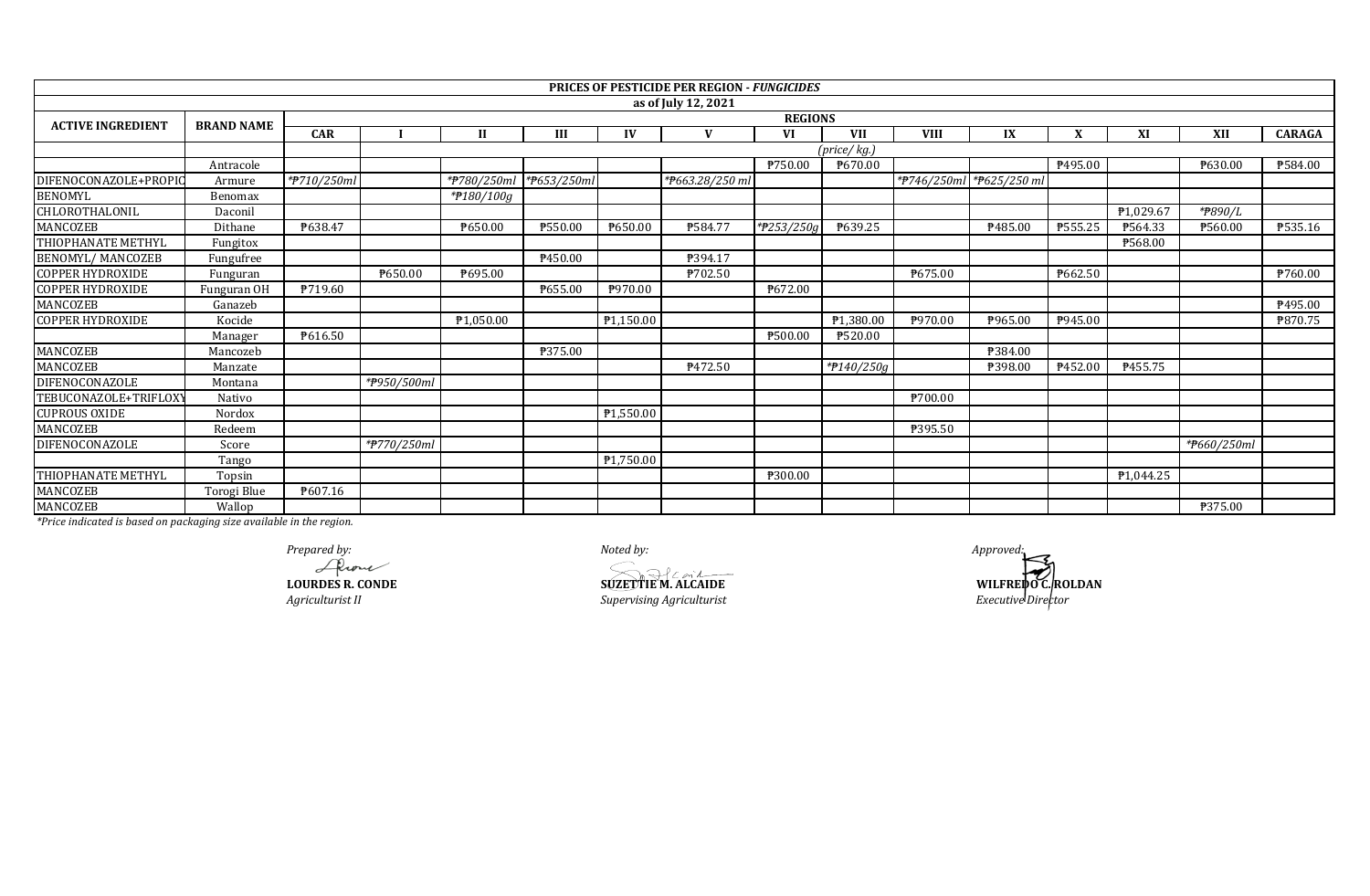|                                                                        |                   |                |                     |                |                |             | PRICES OF PESTICIDE PER REGION - MOLLUSCICIDES |             |                      |                 |                |              |             |            |                                  |
|------------------------------------------------------------------------|-------------------|----------------|---------------------|----------------|----------------|-------------|------------------------------------------------|-------------|----------------------|-----------------|----------------|--------------|-------------|------------|----------------------------------|
|                                                                        |                   |                |                     |                |                |             | as of July 12, 2021                            |             |                      |                 |                |              |             |            |                                  |
| <b>ACTIVE INGREDIENTS</b>                                              | <b>BRAND NAME</b> | <b>REGIONS</b> |                     |                |                |             |                                                |             |                      |                 |                |              |             |            |                                  |
|                                                                        |                   | CAR            |                     | $\mathbf{I}$   | III            | IV          |                                                | VI          | <b>VII</b>           | <b>VIII</b>     | IX             | X            | XI          | XII        | <b>CARAGA</b>                    |
| NICLOSAMIDE & NICLOSAMIDE<br>ETHANOLAMINE SALT                         | Bayluscide        |                | $*$ <b>P</b> 85/35g | *#1,080/L      | *#1,083.7/L    | $*P1,230/L$ | *#1,098.54/L                                   |             | $(\text{price/kg.})$ | *#1,250/L       | *#1,058.33/L   | $*P1,105/L$  | *#1015.20/L | *P545.00/L |                                  |
| METALDEHYDE                                                            | Bayonet           | P286.44        |                     |                | P280.00        | ₱300.00     | ₱287.35                                        | P271.00     | P315.33              | ₱299.58         | P257.50        | P294.33      |             | ₱280.00    |                                  |
| NICLOSAMIDE & NICLOSAMIDE<br>ETHANOLAMINE SALT                         | Cimarron<br>Hit   | *#88.5/35g     | *#95/35g            | <b>P880.00</b> | *P805/350g     | *#900/350g  | *P891.25/350g                                  | ₱908.00     | $*$ 100/35g          | *P874.16/350g   |                |              |             |            |                                  |
| NICLOSAMIDE ETHANOLAMINE                                               | Laser             |                |                     | <b>P850.00</b> |                |             |                                                |             |                      |                 |                |              |             |            |                                  |
| SALT<br>NICLOSAMIDE ETHANOLAMINE<br>SALT                               | Maskada           |                |                     |                |                |             |                                                |             |                      |                 |                |              |             |            | P938.12                          |
|                                                                        | Maso              |                |                     |                |                |             |                                                | *P943/box** |                      |                 |                |              |             |            |                                  |
| METALDEHYDE, NICLOSAMIDE, &<br>NICLOSAMIDE ETHANOLAMINE<br><b>SALT</b> | Moluxide          |                |                     |                |                |             |                                                |             |                      |                 |                |              | P848.33     |            |                                  |
| NICLOSAMIDE ETHANOLAMINE<br><b>SALT</b>                                | Niclomax          |                |                     |                |                | *P830/L     | *P841.43/350g                                  |             |                      |                 |                |              |             |            |                                  |
|                                                                        | Niclos M          |                |                     |                |                |             |                                                |             | $*$ P110/35g         |                 |                |              |             |            |                                  |
|                                                                        | Padan             |                |                     |                |                |             |                                                |             |                      |                 |                |              | $*P1,115/L$ |            |                                  |
| NICLOSAMIDE & NICLOSAMIDE<br>ETHANOLAMINE SALT                         | Parakuhol         |                |                     |                |                |             |                                                |             |                      |                 | *#725/350g     | *P951.0/L    | *#735/L     | *#70/35g   | *#712.5/box                      |
| NICLOSAMIDE ETHANOLAMINE<br><b>SALT</b>                                | Primalex          |                |                     |                |                |             |                                                |             |                      |                 |                |              |             |            | *#890/350g                       |
| NICLOSAMIDE ETHANOLAMINE<br>SALT                                       | Shatter           |                |                     |                |                |             |                                                |             | $*$ P117/35g         | *#1,014.55/box  |                |              |             |            | $*P1,160/L$                      |
|                                                                        | Snailmate         |                |                     |                |                | *P850/350 g |                                                |             |                      |                 |                |              |             |            |                                  |
| METALDEHYDE, NICLOSAMIDE, &<br>NICLOSAMIDE ETHANOLAMINE                | Snailkill         | P240.00        | P245.00             |                | <b>P235.00</b> |             |                                                |             |                      |                 | ₹249.33        |              |             |            |                                  |
| SALT<br>NICLOSAMIDE ETHANOLAMINE<br>SALT<br>NICLOSAMIDE ETHANOLAMINE   | Surekill          |                | *#103/35g *#107/35g | *P980/box*     | *P900/350g     |             | $*P1,047/350g$                                 | *#968/box** | *#123/35g            | $*P1,152.5/box$ |                | *#1067.5/box | P981.60     | *P950/350g | *#1,052.6/bo<br>$\boldsymbol{X}$ |
| <b>SALT</b>                                                            | Tagluscide        |                |                     | *P800/350g**   |                |             |                                                |             |                      |                 | *P872.5/350g** |              |             |            |                                  |
| <b>METALDEHYDE</b>                                                     | Thump             |                |                     |                | ₱250.00        |             |                                                | ₱225.00     |                      |                 |                | P259.00      |             | ₱285.00    |                                  |

*\*\*10 sachets/box of 35g*

*Prepared by: Noted by: Approved:* LOURDES R. CONDE

*Agriculturist II*<br>*Agriculturist II Supervising Agriculturist Supervising Agriculturist Executive Director Executive Director*